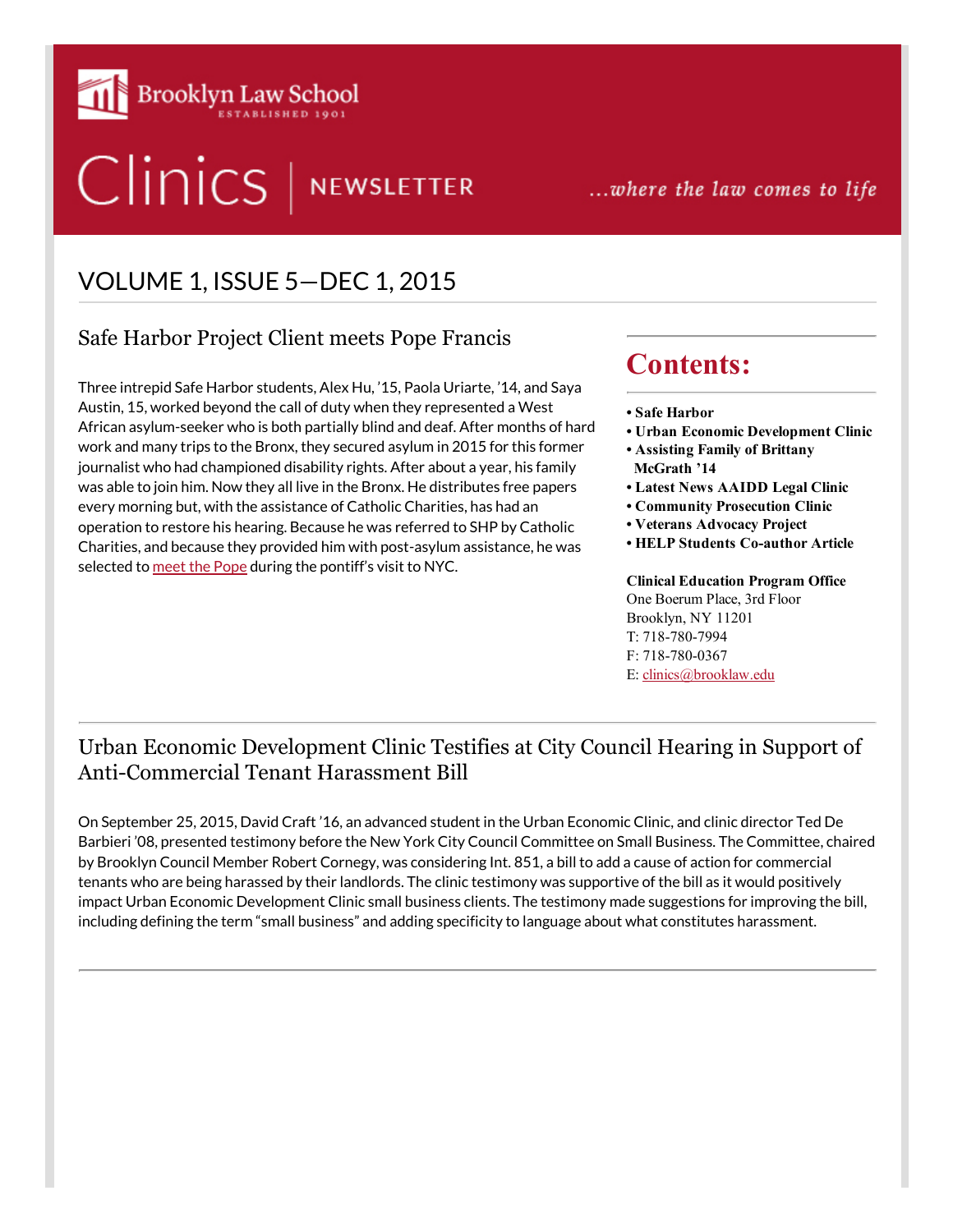#### Clinic Students Assist Family of Brittany McGrath '14 Form Charity in Her Honor

Following the tragic passing of Brittany McGrath '14, students in the Urban Economic Development Clinic assisted her family form a charity in her honor. The Brittany Dance, Film & Theatre Foundation, Inc., is a community driven nonprofit that teaches youth in Vieques, Puerto Rico, dance and other arts activities. Brittany and her partner, Juan Reinoso, enjoyed visiting Vieques together. The organization is dedicated to Brittany's life, her creativity and vitality.

Clinic students Chris Mikesh '16, Zarah Naqvi '16, and Jared Smith '16, assisted the organization in forming a not-for-profit corporation and drafting bylaws for governance. Clinic students T.A. Nguyen '17, Stephanie Nicholas '16, Yuan Zhou '17 advised the organization on applying for inco[me tax exemption and related](http://www.thebrittanydftfoundation.org/) issues.



For more information, or to make a donation, visit The Brittany Dance, Film & Theatre Foundation, Inc. website.

#### Latest News from the AAIDD Legal Clinic

The AAIDD Legal Clinic successfully represented a father in an Article 81 guardianship proceeding to obtain guardianship over his adult son and prevent an eviction from public housing. The New York City Housing Authority sought to evict a 24 year old man with autism from the only home he had ever lived in after the death of his mother. The reason for the eviction was that the son could not understand the terms of the lease because of his disability. The mother was his primary care taker and, upon her death, the father assumed this responsibility and moved into the apartment to care for his son. The public housing authority threatened to evict the son because he could not execute the lease. The father faced a significant barrier to guardianship in that he had been convicted of a felony in the past. A felony ordinarily serves as a bar to serving as a guardian, but the Clinic convinced the court to exercise discretion and engage in an individualized review of the father's criminal history. Student Justin Ruffini prepared the father for his testimony in court and conducted a direct examination which resulted in a grant of guardianship to the father and the power to resolve the public housing eviction.

The AAIDD Legal Clinic piloted a medical legal partnership with Heartshare Wellness Ltd. Heartshare is a communitybased health care center that provides high quality, patient-friendly health care services to children and adults with intellectual and developmental disabilities who live in New York City and surrounding communities. The AAIDD Legal Clinic will continue working together with Heartshare to strengthen the medical-legal partnership to provide patients with advice and counsel, referral, and evaluation for extended representation on civil matters.

Students Sarah Esmi and Michael Pecorini submitted written public comments to a Department of Finance proposed rule arguing that it violated the Americans with Disabilities Act, and disproportionately impacted persons with developmental and intellectual disabilities from accessing a government program. The proposed rules limited the reasons why seniors and persons with disabilities may receive extensions of time to file renewal Disability Rent Increase Exemption ("DRIE") applications. DRIE is a critical program that protects low-income New York City residents who reside in rent-regulated apartments from rent increases. Following submission of the written comments, Michael testified before the DOF at the public hearing.

The AAIDD Legal Clinic joined several legal organizations to submit a letter to the NYC Administration for Children's Services on behalf of parents who have children in foster care as a result of their intellectual disabilities demanding reasonable accommodations under the Americans with Disabilities Act. In the letter, and at a subsequent meeting with top ACS leaders, we discussed the entrenched service gaps for these families; the failure of foster care agency case workers to address the particularized needs of these parents; the lack of technical expertise to assist case workers; and the lack of training on reasonable accommodations. ACS has been very responsive to all of our concerns and our request that ACS's office on developmental disabilities be expanded to provide services to parents as well as children. ACS has also promised to convene a meeting with experts to better inform their service provision. The AAIDD Legal Clinic is collaborating on this project with Brooklyn Defender Services, Bronx Defenders, Center for Family Representation and Neighborhood Defenders.